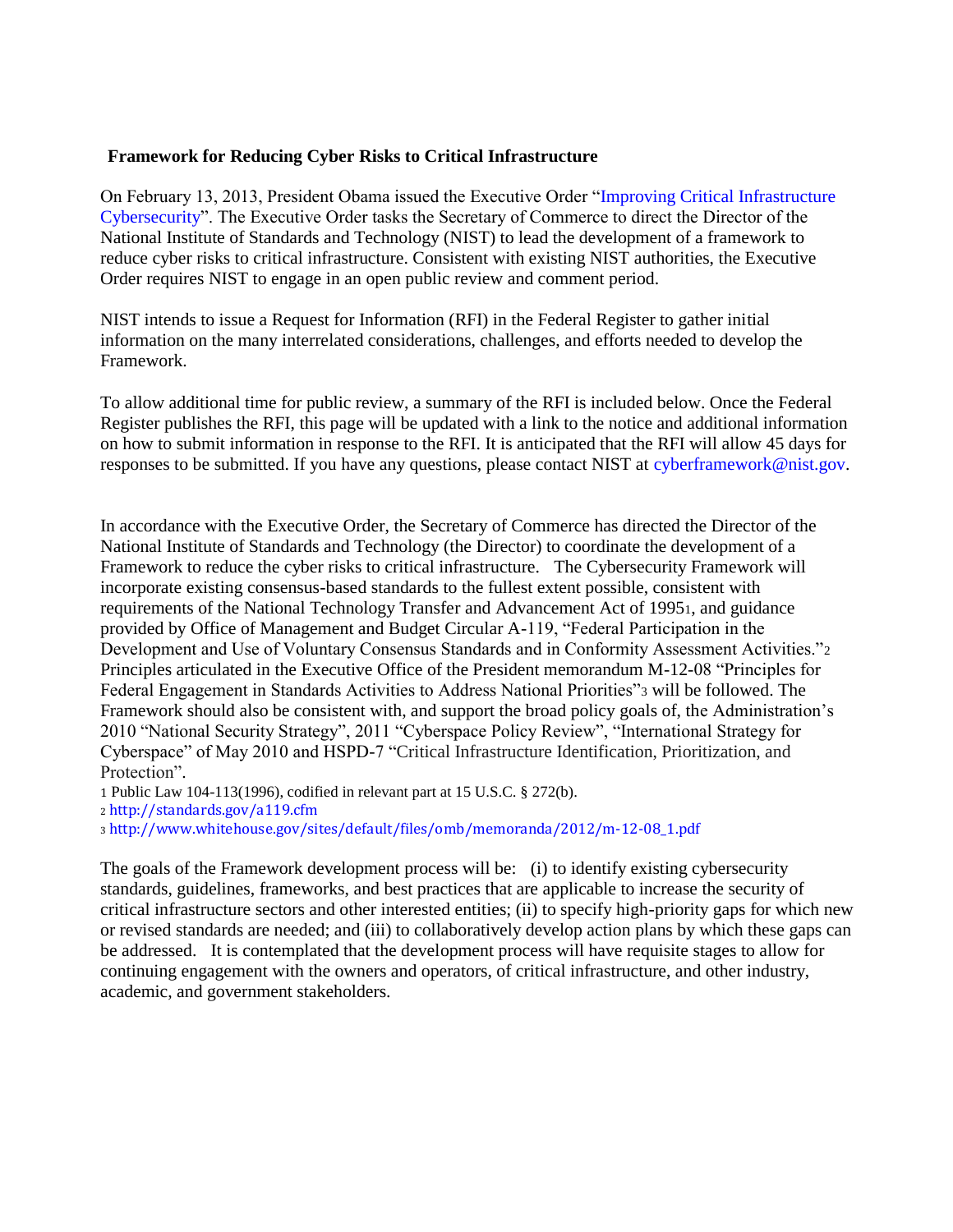In December 2011, the United States Government Accountability Office (GAO) issued a report titled "CRITICAL INFRASTRUCTURE PROTECTION: Cybersecurity Guidance Is Available, but More Can Be Done to Promote Its Use."4 In its report, GAO found similarities in cybersecurity guidance across sectors, and recommended promoting existing guidance to assist individual entities within a sector in "identifying the guidance that is most applicable and effective in improving their security posture."<sup>5</sup> 4 <http://www.gao.gov/assets/590/587529.pdf>

#### 5 *Id.*, at page 46.

<sup>6</sup> Organizational risk responses can include, for example, risk acceptance, risk rejection, risk mitigation, risk sharing, or risk transfer.

7 Assessments determine whether the security controls selected by an organization are implemented correctly, operating as intended, and producing the desired results in order to enforce organizational security policies.

NIST believes the diversity of business and mission needs notwithstanding, there are core cybersecurity practices that can be identified and that will be applicable to a diversity of sectors and a spectrum of quickly evolving threats. Identifying such core practices will be a focus of the Framework development process.

In order to be effective in protecting the information and information systems that are a part of the U.S. critical infrastructure, NIST believes the Framework should have a number of general properties or characteristics. The Framework should include flexible, extensible, scalable, and technology-independent standards, guidelines, and best practices, that provide:

• A consultative process to assess the cybersecurity-related risks to organizational missions and business functions;

• A menu of management, operational, and technical security controls, including policies and processes, available to address a range of threats and protect privacy and civil liberties;

• A consultative process to identify the security controls that would adequately address risks6 that have been assessed and to protect data and information being processed, stored, and transmitted by organizational information systems;

• Metrics, methods, and procedures that can be used to assess and monitor, on an ongoing or continuous basis, the effectiveness of security controls that are selected and deployed in organizational information systems and environments in which those systems operate and available processes that can be used to facilitate continuous improvement in such controls;<sup>7</sup>

• A comprehensive risk management approach that provides the ability to assess, respond to, and monitor information security-related risks and provide senior leaders/executives with the kinds of necessary information sets that help them to make ongoing risk-based decisions;

• A menu of privacy controls necessary to protect privacy and civil liberties.

Within eight months, NIST intends to publish for additional comment a draft Framework that clearly outlines areas of focus and provides preliminary lists of standards, guidelines and best practices that fall within that outline. The draft will also include initial conclusions for additional public comment. The draft Framework will build on NIST's ongoing work with cybersecurity standards and guidelines for the Smart Grid, Identity Management, Federal Information Security Management Act (FISMA) implementation, the Electricity Subsector Cybersecurity Capability Maturity Model, and related projects.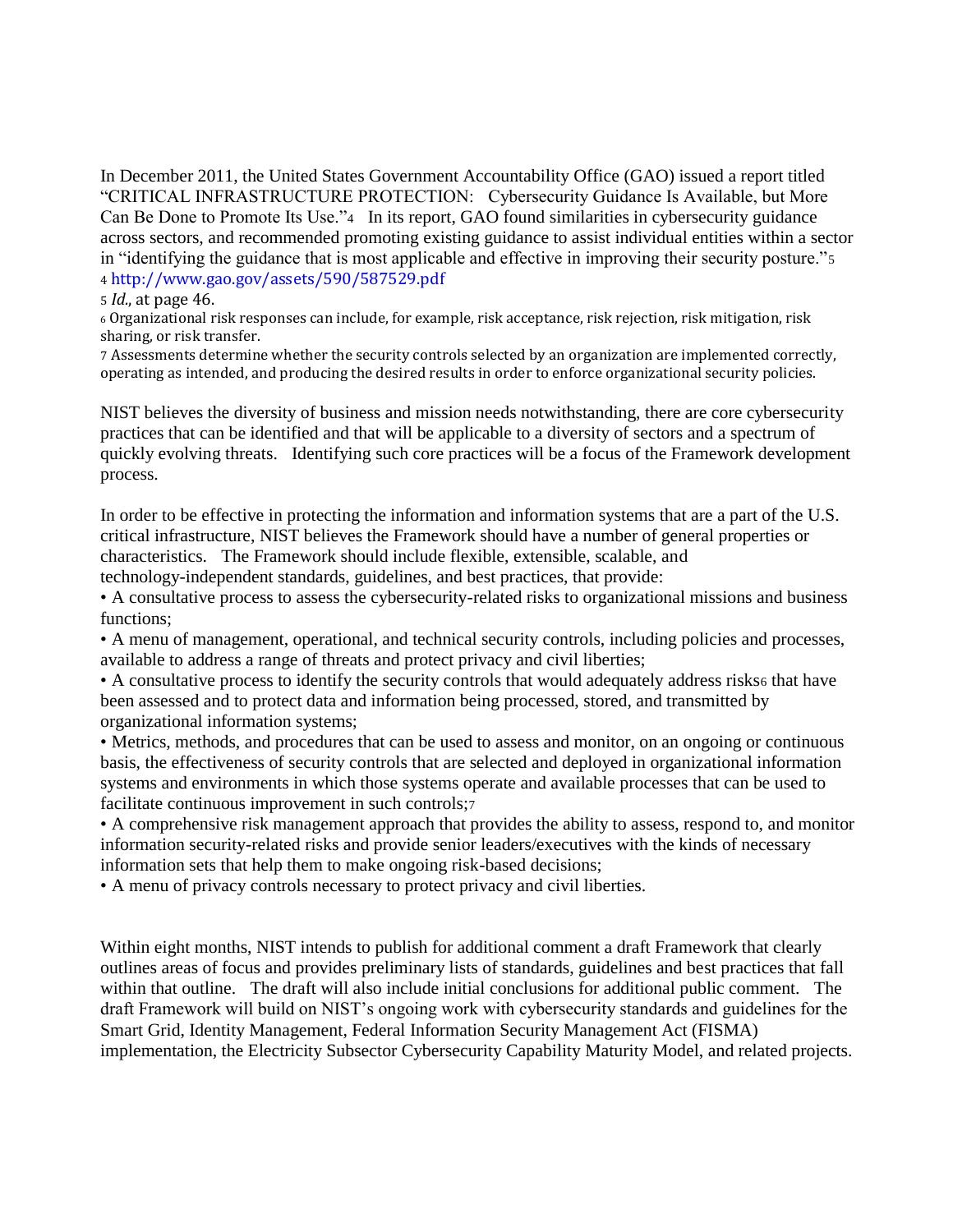NIST intends to engage with critical infrastructure stakeholders, through a voluntary consensus-based process, to develop the standards, guidelines and best practices that will comprise the Framework. This will include interactive workshops with industry and academia, along with other forms of outreach. NIST believes that the Framework cannot be static, but must be a living document that allows for ongoing consultation in order to address constantly evolving risks to critical infrastructure cybersecurity. A voluntary consensus standards-based approach will facilitate the ability of critical infrastructure owners and, operators to manage such risks, and to implement alternate solutions from the bottom up with interoperability, scalability, and reliability as key attributes.

A standards-based Framework will also help provide some of the measures necessary to understand the effectiveness of critical infrastructure protection, and track changes over time. DHS and Sector Specific Agencies will provide input in this area based on their engagement with sector stakeholders. This standards-based approach is necessary in order to be able to provide and analyze data from different sources that can directly support risk-based decision-making. A Framework without sufficient standards and associated conformity assessment programs could impede future innovation in security efforts for critical infrastructure by potentially creating a false sense of security.

The use of widely-accepted standards is also necessary to enable economies of scale and scope to help create competitive markets in which competition is driven by market need and products that meet that market need through combinations of price, quality, performance, and value to consumers. Market competition then promotes faster diffusion of these technologies and realization of many benefits throughout these sectors.

It is anticipated that the Framework will: (i) include consideration of sustainable approaches for assessing conformity to identified standards and guidelines; (ii) assist in the selection and development of an optimal conformity assessment approach; and (iii) facilitate the implementation of selected approach(es) that could cover technology varying in scope from individual devices or components to large-scale organizational operations. The decisions on the type, independence and technical rigor of these conformity assessment approaches should be risk-based. The need for confidence in conformity must be balanced with cost to the public and private sectors, including their international operations and legal obligations. Successful conformity assessment programs provide the needed level of confidence, are efficient and have a sustainable and scalable business case.

This RFI is looking for current adoption rates and related information for particular standards, guidelines, best practices, and frameworks to determine applicability throughout the critical infrastructure sectors. The RFI asks for stakeholders to submit ideas, based on their experience and mission/business needs, to assist in prioritizing the work of the Framework, as well as highlighting relevant performance needs of their respective sectors.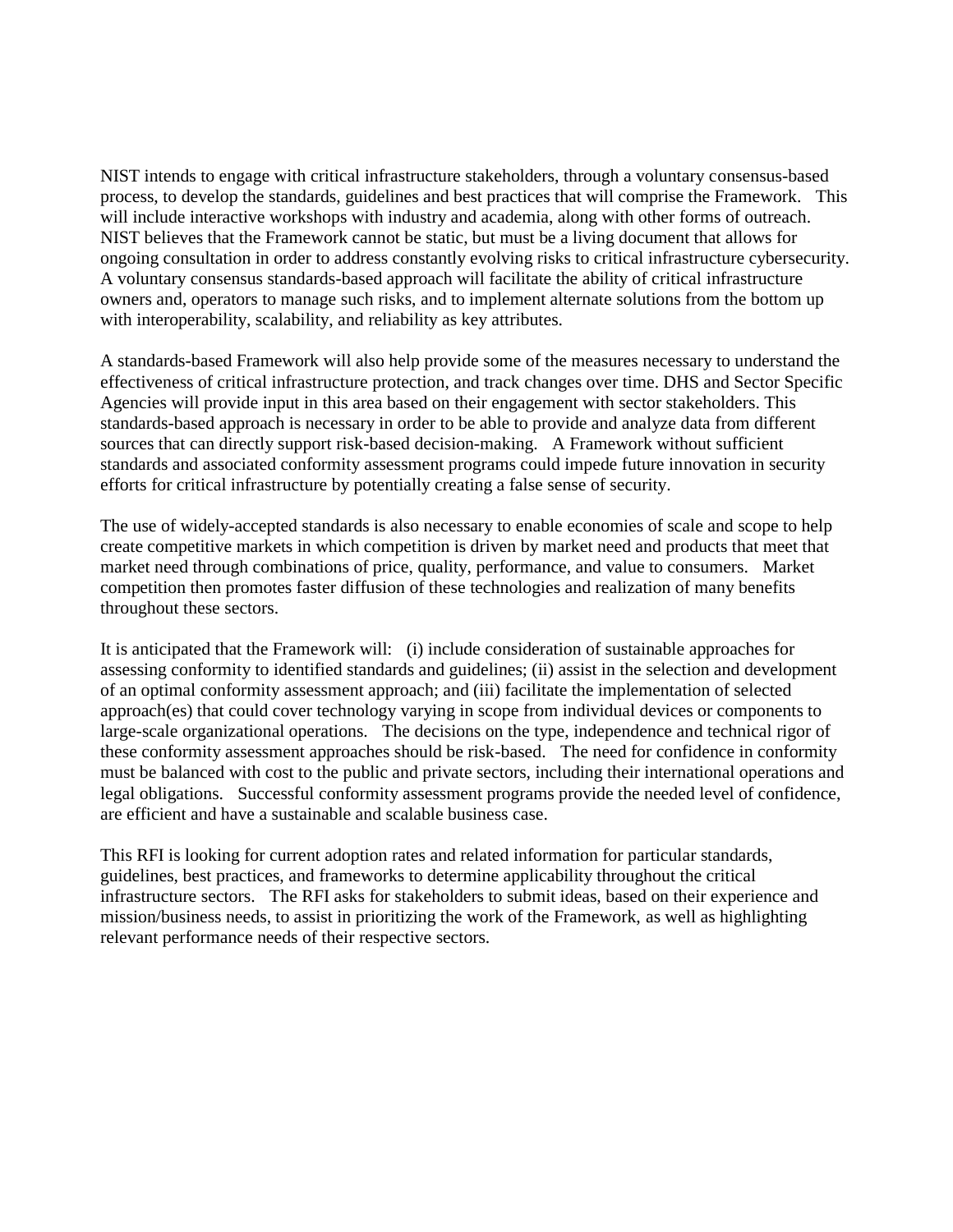For the purposes of this notice and the Framework, the term "standards" and the phrase "standards setting" are used in a generic manner to include both standards development and conformity assessment development. In addition to critical infrastructure owners and operators, NIST invites federal agencies, state, local, territorial and tribal governments, standard-setting organizations,<sup>8</sup> other members of industry, consumers, solution providers, and other stakeholders to respond.

8 As used herein, "standard-setting organizations" refers to the wide cross section of organizations that are involved in the development of standards and specifications, both domestically and abroad.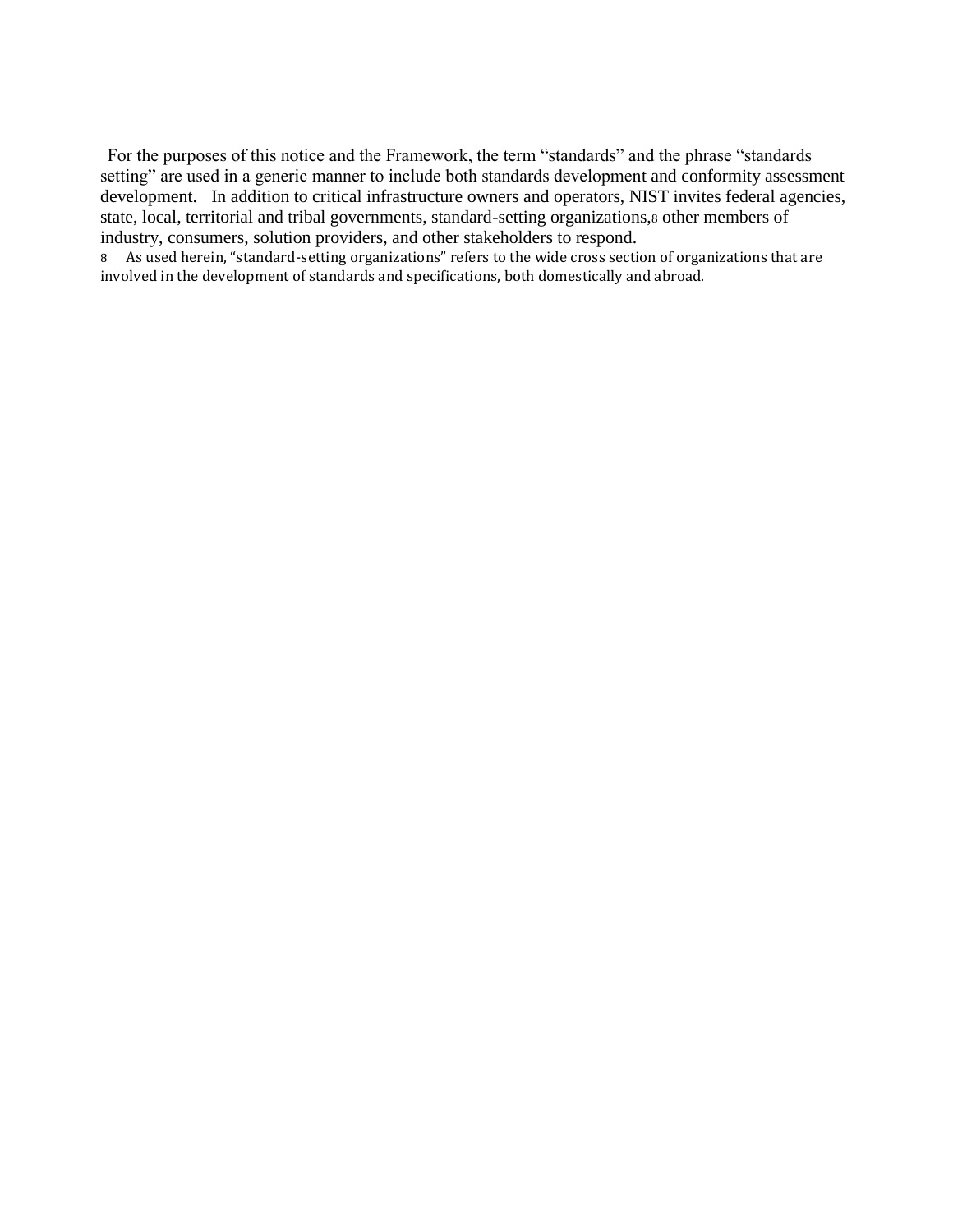### **Request for Comment**

The following questions cover the major areas about which NIST seeks comment. The questions are not intended to limit the topics that may be addressed. Responses may include any topic believed to have implications for the development of the Framework regardless of whether the topic is included in this document.

While the Framework will be focused on critical infrastructure, given the broad diversity of sectors that may include parts of critical infrastructure, the evolving nature of the classification of critical infrastructure based on risk, and the intention to involve a broad set of stakeholders in development of the Framework, the RFI will generally use the broader term "organizations" when seeking information.

Comments containing references, studies, research, and other empirical data that are not widely published should include copies of the referenced materials. Do not include in comments or otherwise submit proprietary or confidential information, as all comments received will be made available publically at http://csrc.nist.gov/.

Current Risk Management Practices

NIST solicits information about how organizations assess risk; how cybersecurity factors into that risk assessment; the current usage of existing cybersecurity frameworks, standards, and guidelines; and other management practices related to cybersecurity. In addition, NIST is interested in understanding whether particular frameworks, standards, guidelines, and/or best practices are mandated by legal or regulatory requirements and the challenges organizations perceive in meeting such requirements. This will assist in NIST's goal of developing a Framework that includes and identifies common practices across sectors.

1. What do organizations see as the greatest challenges in improving cybersecurity practices across critical infrastructure?

The greatest challenge that exists will center on the migration from the current ad-hoc infrastructure based Security Best Practices and compliance based programs, shifting to the paradigm of a threat and risk based approach for information and systems (contextual) criticality. The threat landscape has matured and continues to evolve. The tactics are more advanced, therefore the challenges lies with changing our tactics, strategies and even how we think about threats vectors, protections and remediation's. There are many organizations that are not very good at communicating the value of this approach and the tangible results that can be attained when compared to the "book of security" that was written 15+ years ago.

Another method that presents challenges is the idea that Security by Compliance and checking the box on all of the compliance/regulatory requests make you secure. A progressive security posture based on Compliance and Regulatory obligations is not a Strategic Program; it is tactical at best and riddled with opportunities for missed steps and vulnerabilities. This is another educational component that limit forward movement for the paradigm shift.

Funding can be a challenge as well, but this can generally be overcome by being able to communicate the business value for enacting a better security program. In this value to communications should be aligned with business objections, shifting the mindset from cost center to enabler, and marketability of the program.

The lack luster perspective of most solution providers that agree it's acceptable to have a patient zero,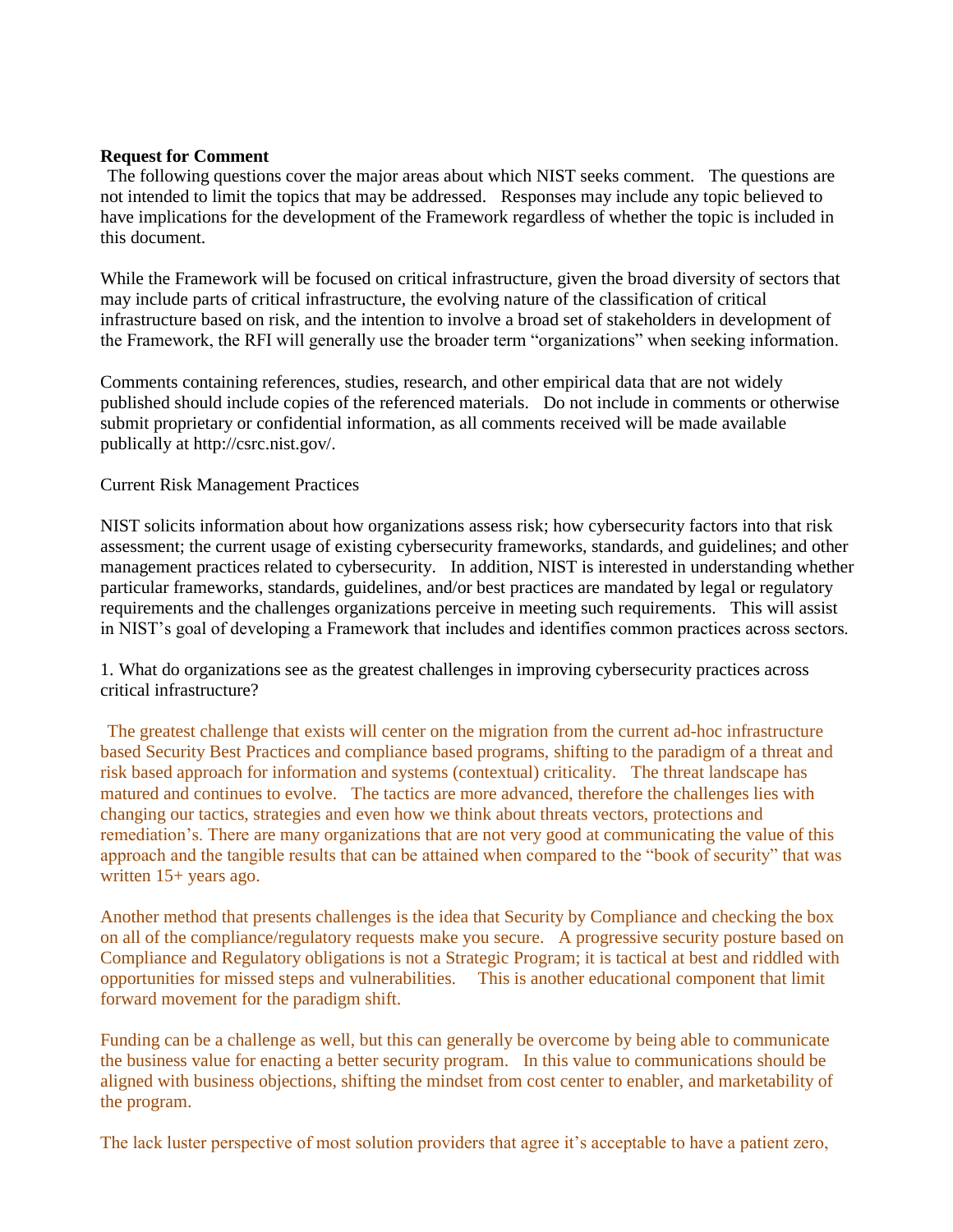because that's how we learn.

Management of the un-patchable, unknown and un manageable are other challenges, which will require systems / software manufactures to be more accountable to the quality, flexibility and scalability of products/solutions that are delivered to ensure it can take advantage of improvements of products, procedures and technologies. There are very little business aligned incentives to move from legacy to maturing solutions.

The focus for "critical infrastructure" is another inhibitor of progression, as the critical infrastructure is usually not self-contained and must interact with "non-critical infrastructure" classed components. I.e. you are only as strong as the weakest link in the chain.

2. What do organizations see as the greatest challenges in developing a cross-sector standards-based Framework for critical infrastructure?

One of the more visible challenges is centered on the willingness to share intelligence and the narrowed scope to Critical infrastructure only. This infrastructure is not self-contained and the standards may be marginally effective given they are centered on Hardware not the information and the path(s) and/or mechanisms by which the information travels.

3. Describe your organization's policies and procedures governing risk generally and cybersecurity risk specifically. How does senior management communicate and oversee these policies and procedures? The policies and procedures that govern risk involve threat modeling based on the stages by which an attacker would execute a threat; mapping and defining the controls based on the people, process and technology components. The discovery of the gaps will lead to a risk statement that is aligned with the business objectives, actors, and criticality of the information possessed/utilized/transmitted in the attack vector.

The policies are communicated by a guerilla marketing tactics, gamification/reward, and continued tactical testing exercises (red team exercise, advance threat simulations, penetration testing and table top exercise). The oversight is governed through executive steering committee meeting to discuss program effectiveness through metrics mapping to business enablement initiatives. Roles and responsibilities are clearly defined at this oversight level.

The procedures are developed using domain disciples (i.e. Architecture principles, complementary technology evaluations, policies follow-up/remediation activities) in conjunction core Security Control Disciplines (i.e. Access Management, Device Management/Control, Data Management/Security etc.)

### 4. Where do organizations locate their cyber security risk management program/office?

Organizations typically bury this function with the Information Technology Organization. Although, significant movement to identify a responsible person with in the role of a CSO/CISO is occurring; This role drives security posture improvements and security strategy. Security governance and information technology governance are typically in a maturation process. These processes are generally defined but not consistently applied. As these processes are applied they need to explicitly demonstrate value to the stakeholders (i.e. users and business) and involve degrees of transparency. Transparency in this context ideally describes the simplicity for user application and the business alignment for the proposed solution identifying business benefit and risk (threat) mitigation.

5. How do organizations define and assess risk generally and cyber security risk specifically? Generally,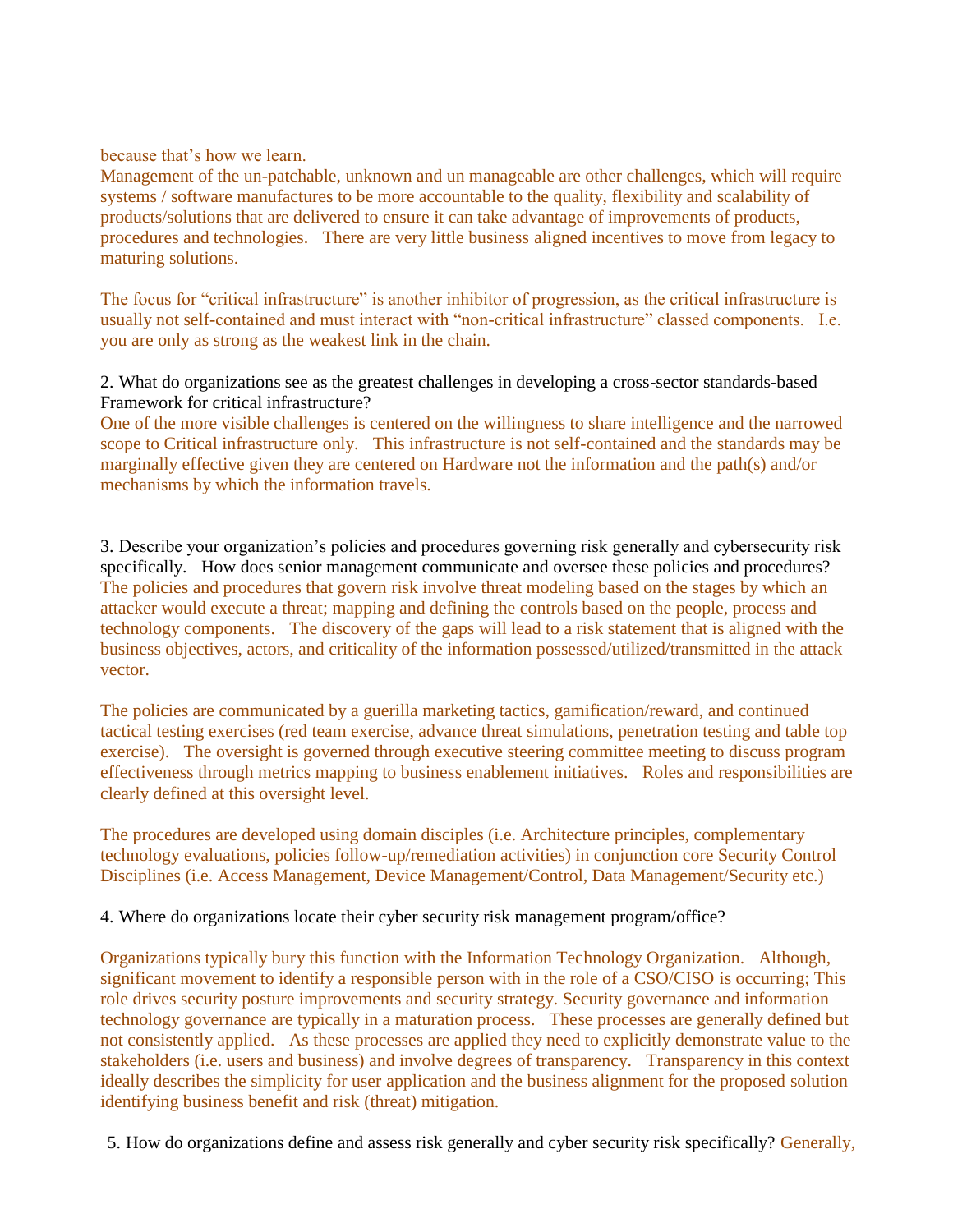organizations use compliance or regulatory mandates as a basis for defining risk. Again, very tactical to the system/applications etc. scoped by said regulation/compliance obligation. Risk is assessed by the deployment, and age of the technology, lack of policies, procedures and/or guidelines. There are disparate definitions of cyber-risk / cyber-intrusion therefore, it is organized in to the same risk process that exists or is executed on an ad-hoc basis due to reactive nature of the organization.

6. To what extent is cyber security risk incorporated into organizations' overarching enterprise risk management?

This is not common place as of yet. It is maturing, but generally enterprise risks are aligned with IT application controls in conjunction with associated systems. People, process and technology components for protection of electronic pathways, information management and information transport mechanisms rarely appear and if they do appear it is again aligned with a compliance or regulatory obligation. The alignment needs to be more encompassing identifying the value to thwart business risk (i.e. risk to brand, risk of distrust/unsecure, consumer churn, loss of assets) and then transition this paradigm to Threat Vector Identification, Detection, Analysis and Remediation tactics. These tactics combined with the other People, Process and technology components create the Security Strategy.

7. What standards, guidelines, best practices, and tools are organizations using to understand, measure, and manage risk at the management, operational, and technical levels? ISO 27001, PCI –DSS, SOX, COBIT, SANS 20 Controls, ITIL, HIPPA-HITECH, DATA Security Statutes (PI, PII)/Orders and organizational sponsored frameworks (i.e. SANS, OWASP, etc.)

8. What are the current regulatory and regulatory reporting requirements in the United States (e.g. local, state, national, and other) for organizations relating to cybersecurity? Data Breach Statutes for various states, On-line Protection Acts, Patriot Acts, GLBA, CALEA, HIPPA-HITECH, DATA Security Statutes (PI, PII)/Orders, and Organizational Sponsored frameworks.

9. What organizational critical assets are interdependent upon other critical physical and information infrastructures, including telecommunications, energy, financial services, water, and transportation sectors? SAS and IAS offerings, Payroll Services, Technological Innovations (medical monitors and dispensers), and Military Defense Technologies. Physical building and data center controls are applicable as well.

10. What performance goals do organizations adopt to ensure their ability to provide essential services while managing cybersecurity risk? Most companies utilize their critical crisis plans, incident response plans, business continuity and/or disaster recovery plans to indicate/define acceptable operations criteria given this operation would be under duress. One common goal of all of these programs is to maintain critical systems availability and critical business processes even though operating in a degraded manner.

11. If your organization is required to report to more than one regulatory body, what information does your organization report and what has been your organization's reporting experience? The report usually contains a summary of event details, summary of remediation, lessons learned, groups/team/business function/process affected and high-level timing for execution of remediation efforts. In rare cases in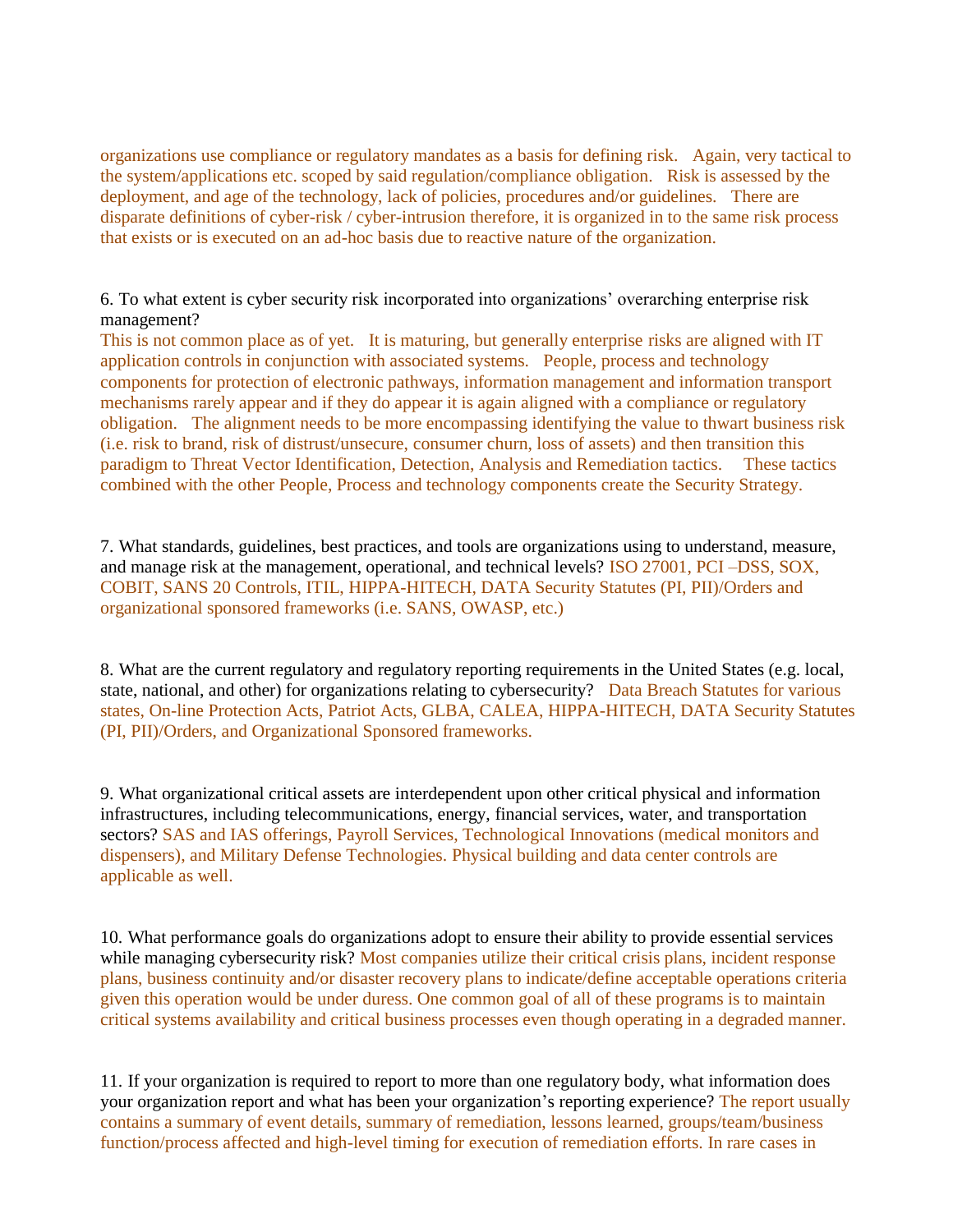place controls are reported/likelihood for exploitation and potential company exposure. The reporting experience has been inconsistent, from praise that control were effective to why didn't we do more.

12. What role(s) do or should national/international standards and organizations that develop national/international standards play in critical infrastructure cybersecurity conformity assessment? I believe these organizations should be involved to ensure we are creating a framework that can be consistently applied and provide aggregation of information and represent it in a consistent context. This will keep conversations/applications relevant in hope of eliminated the "I'm special" or "unsure/doesn't apply to me" syndrome. The international conformity is a bit more complicated, as they (mutli-nationals) are more strict and explicit with their safe harbors, privacy laws/or lack of privacy than the United States at the moment. This will require more discussion.

Use of Frameworks, Standards, Guidelines, and Best Practices

As set forth in the Executive Order, the Framework will consist of standards, guidelines, and/or best practices that promote the protection of information and information systems supporting organizational missions and business functions.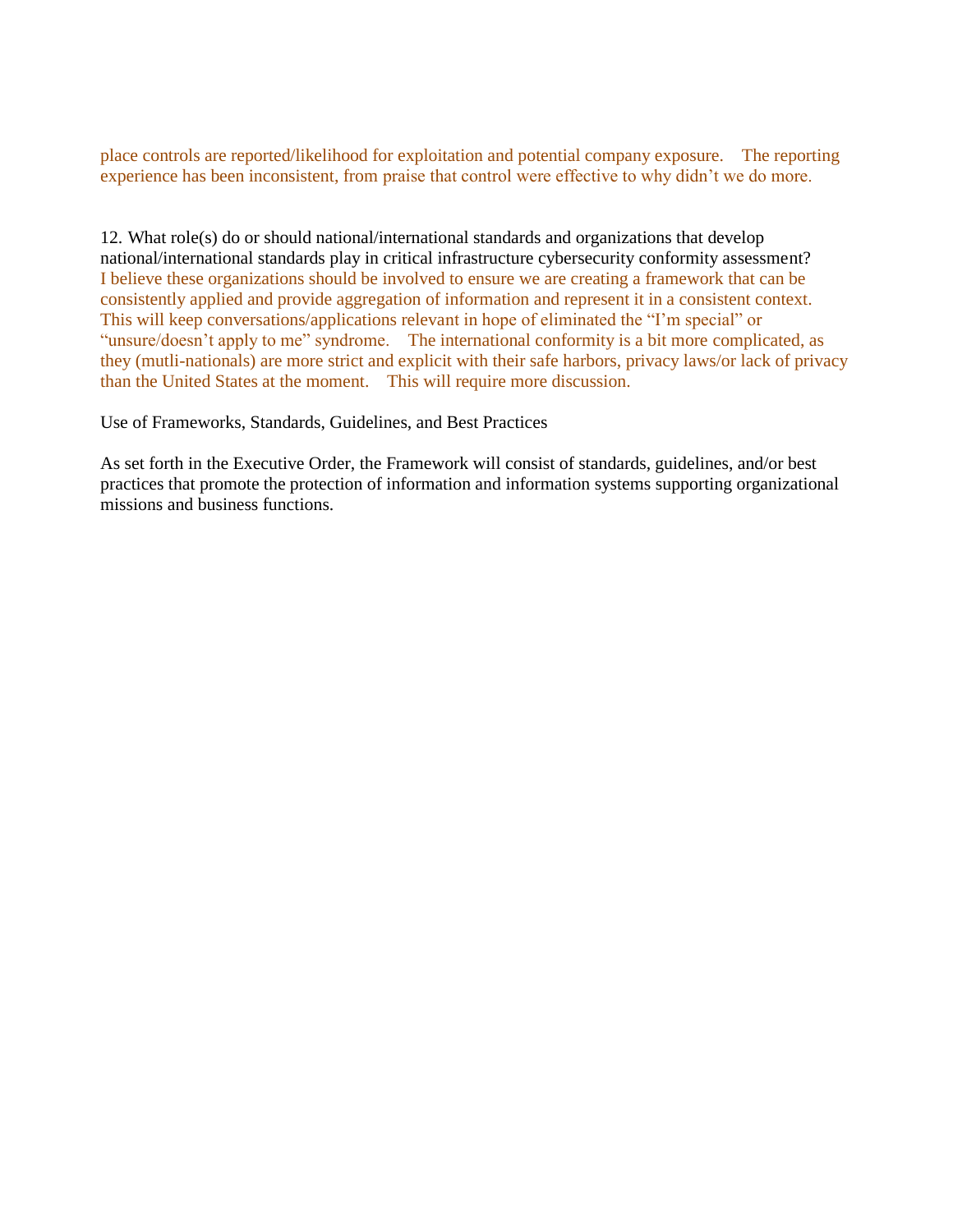NIST seeks comments on the applicability of existing publications to address cybersecurity needs, including, but not limited to the documents developed by: international standards organizations; U.S. Government Agencies and organizations; State regulators or Public Utility Commissions; Industry and industry associations; other Governments, and non-profits and other non-government organizations.

NIST is seeking information on the current usage of these existing approaches throughout industry, the robustness and applicability of these frameworks and standards, and what would encourage their increased usage. Please provide information related to the following:

# 1. What additional approaches already exist?

Data Centric protection frameworks are emerging and not widely applied or adopted in Security Strategies. The traditional approaches utilize frame works for a combination of specifically scoped risk approaches and specifically scoped requirements from international and regulatory bodies such as the following: PCI-DSS, ITIL, COBIT, GLB, SOX, ISO, British Standards, OCTAVE, Data Security Statutes, Information Privacy Statutes, Breach Notification Regulations, Critical Infrastructure Questionnaires, Industry Best Practice Organizations (i.e. SANS, OWASP, CSI etc) and Industry Certification Organizations (CISA, CISSP, CSP). The large majority of the above do not apply a holistic view. This is specifically scope and not aligned with a comprehensive plan/strategy.

### 2. Which of these approaches apply across sectors?

British Standards, ISO, Data Security, ITIL, Industry Best Practice Organizations, Industry Certification Organizations, SOX generally, ISO, Breach and Privacy Statutes generally will be applied across sectors but they do not represent a holistic view and are not aligned with a comprehensive plan/strategy. Keep in mind PCI was implemented/created for a specific industry but many others have taken it on based on it's inclusion ins statutes and alike. It is also noteworthy that OWASP was a generic set of approaches that has been mapped to multiple industries and even legislation for privacy.

# 3. Which organizations use these approaches?

I would venture to say all organizations pepper these approach/standards through the tactics utilize to enforce and enact some level of Security disciple and governance. Just like business strategy the applications to security strategy and programs are not consistent and are in varying degrees across industry and company.

# 4. What, if any, are the limitations of using such approaches?

The limitations of these approaches are exploited by the following principals:

- The large majority of the above do not apply a holistic view. This is specifically scope and not aligned with a comprehensive plan/strategy.
- They don't address the migration from the current infrastructure based Security Best Practices, shifting to the paradigm of a risk based approach information criticality approach. The threat landscape has matured and continues to evolve. The tactics are more advanced, therefore the challenges lies with changing our tactics, strategies and even how we think about threats vectors, protections and remediation's.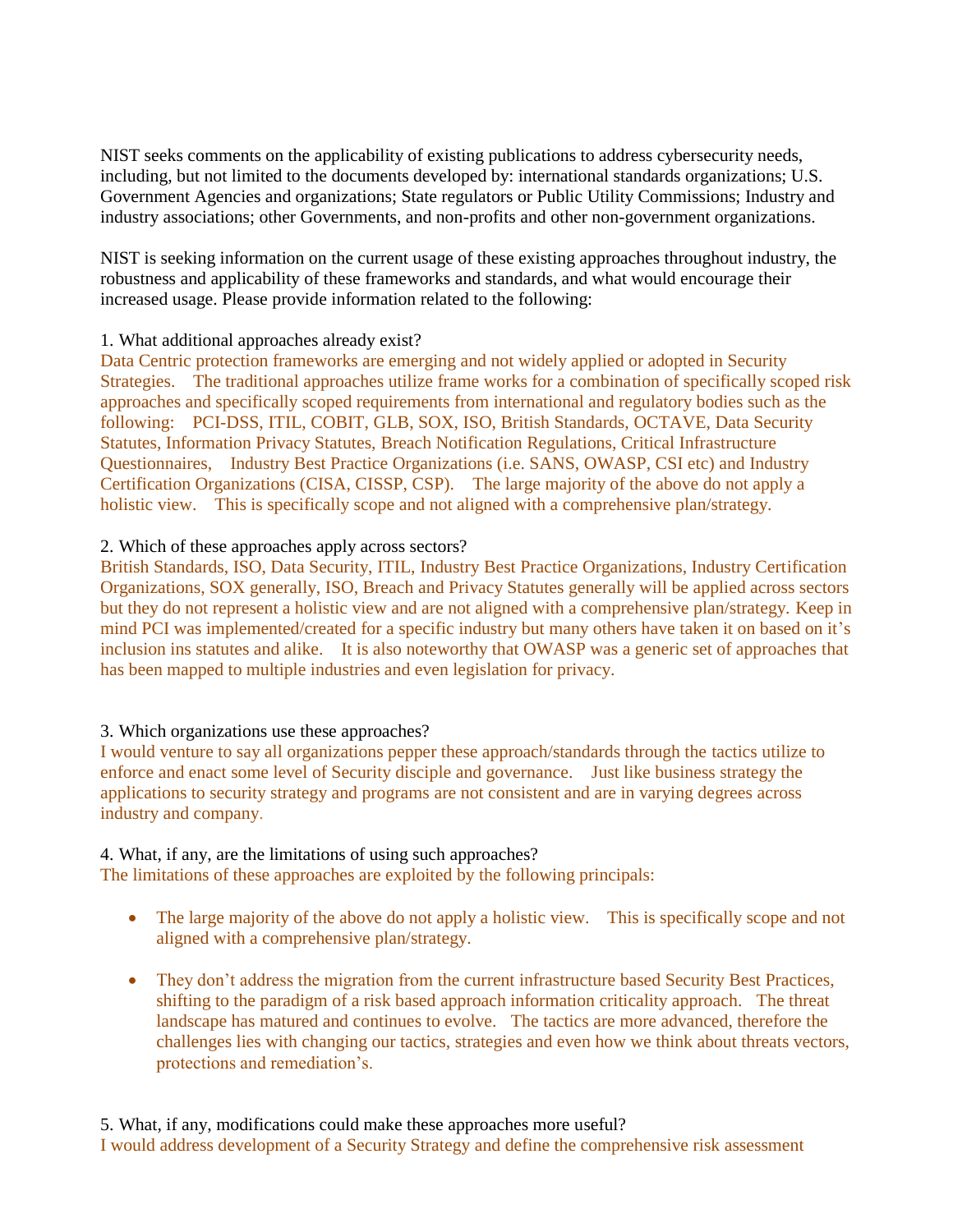criteria and approach. This will further position for the change from Infrastructure Centric to Risk Based and Data Centric approaches with business alignment. This perspective for the advanced threat vector analysis will allow for common application based on the competencies of people, process and technology. This would make the approaches more useful and more measurable.

6. How do these approaches take into account sector-specific needs?

They do not address specific sector needs.

7. When using an existing framework, should there be a related sector-specific standards development process or voluntary program?

There should exists a baseline for standards, the first line of measurement, then specific industry items based on the standards development initiatives. Once this is achieved there are requirements for the baseline and co-developed industry components. Apply the controls to systems, applications, data etc.. Anything above and beyond previously mentioned would be voluntary.

8. What can the role of sector-specific agencies and related sector coordinating councils be in developing and promoting the use of these approaches?

Ensure normalization of the input has occurred in an effort to align a baseline, industry and above and beyond standards. They will also provide the body for organizing the periodic review of the standards and helping to call to order analysis of the threat vectors and landscape to ensure the approach remains relevant. Measurement analysis will also be correlated at the agencies as another mechanism for discerning effectiveness.

9. What other outreach efforts would be helpful?

Specific Industry Practices

In addition to the approaches above, NIST is interested in identifying core practices that are broadly applicable across sectors and throughout industry.

NIST is interested in information on the adoption of the following practices as they pertain to critical infrastructure components:

Separation of business from operational systems;

- Use of encryption and key management;
- Identification and authorization of users accessing systems;
- Asset identification and management;
- Monitoring and incident detection tools and capabilities;
- Incident handling policies and procedures;
- Mission/system resiliency practices;
- Security engineering practices;
- Privacy and civil liberties protection.

1. Are these practices widely used throughout critical infrastructure and industry? I would say yes but in varying degrees of depth and implementation. I.e. some would say they have incident handling process and procedures, but they are rarely tested and may be written in a cumbersome way that does not match the "real world" handling of said incident.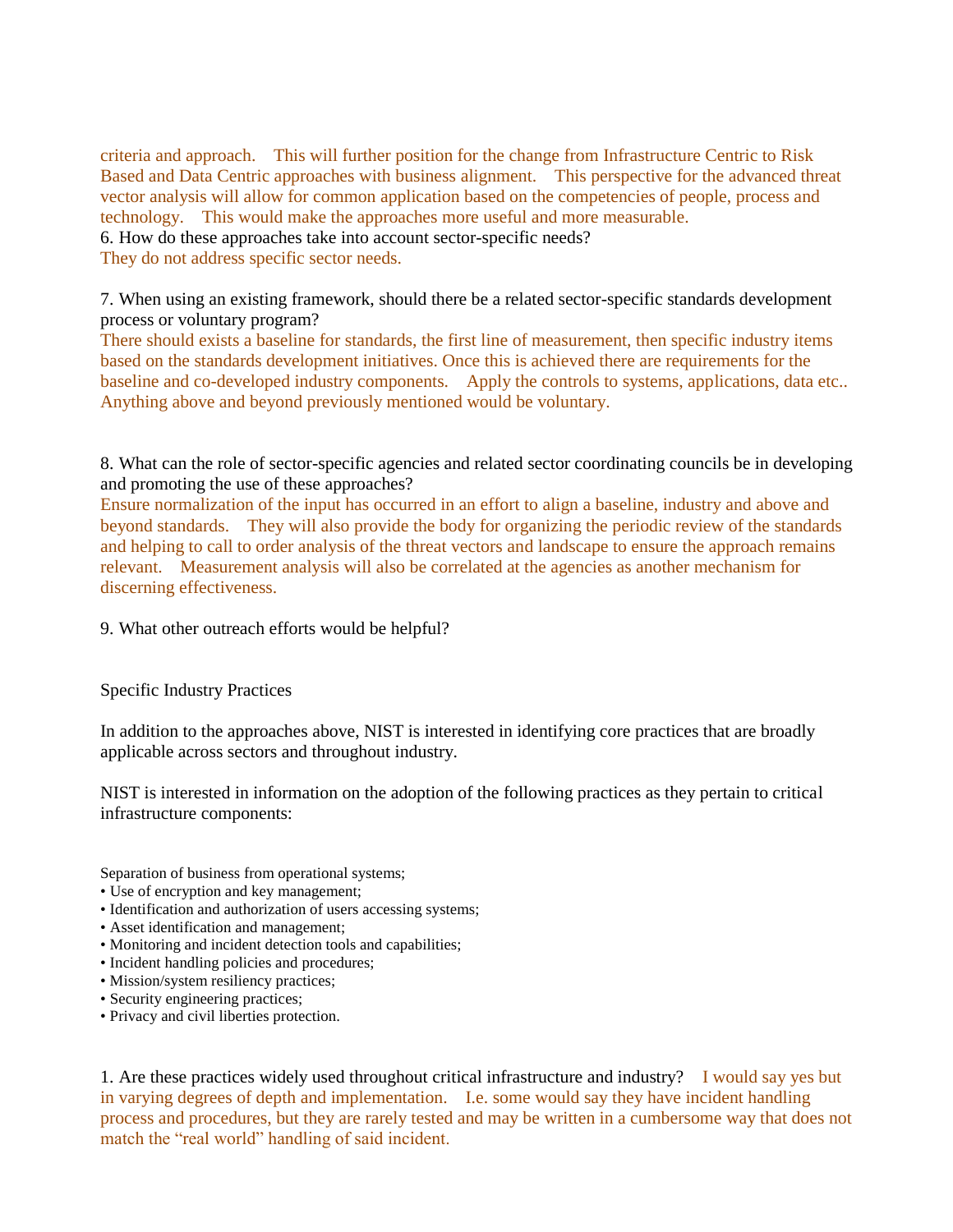2. How do these practices relate to existing international standards and practices? The domains are pretty consistent with the exception of Privacy and civil liberties protection. Privacy is definitely a concern, civil liberties are another matter. Some of the domain names may not exist but the components are embedded under other cap stone headings.

3. Which of these practices do commenters see as being the most critical for the secure operation of critical infrastructure?

Separation of business from operational systems;

- Use of encryption and key management;
- Applications Security;
- Sound Architectural Principals and Execution;
- Identification and authorization of users accessing systems;
- Asset identification and management;
- Monitoring and incident detection tools and capabilities;
- Incident handling policies and procedures;
- Mission/system resiliency practices;
- Security engineering practices;

Technological Mechanics and Mechanisms (i.e. Components Vendors/Partners for Items consumed by Critical Infrastructure and alike.)

### 4. Are some of these practices not applicable for business or mission needs within particular sectors?

I would say they are all applicable and there are some missing. The domains of application security, organizational security (People and Process) and systems architecture for example are missing and should be considered.

5. Which of these practices pose the most significant implementation challenge? They all have some unique challenges and depending on the maturity of the organization, and company philosophy the simplest domain could present the lion share of challenges. The other challenge may reside in the applicable of all to a business sector or industry vertical.

6. How are standards or guidelines utilized by organizations in the implementation of these practices?

Standards and guidelines are used to support/guide the implementation of the practices. The standards and guidelines act as the first line of governance and a means for communications for what is acceptable. It should also be noted that there is a hidden danger with this approach. The danger is realized through the implementation of the standard or guideline just as it is written and it tends to shift to a Compliance based implementation. It may lose the intended result as new threats are introduced, thus the shift to Compliance has been achieved; Compliance does not mean Security.

7. Do organizations have a methodology in place for the proper allocation of business resources to invest in, create, and maintain IT standards?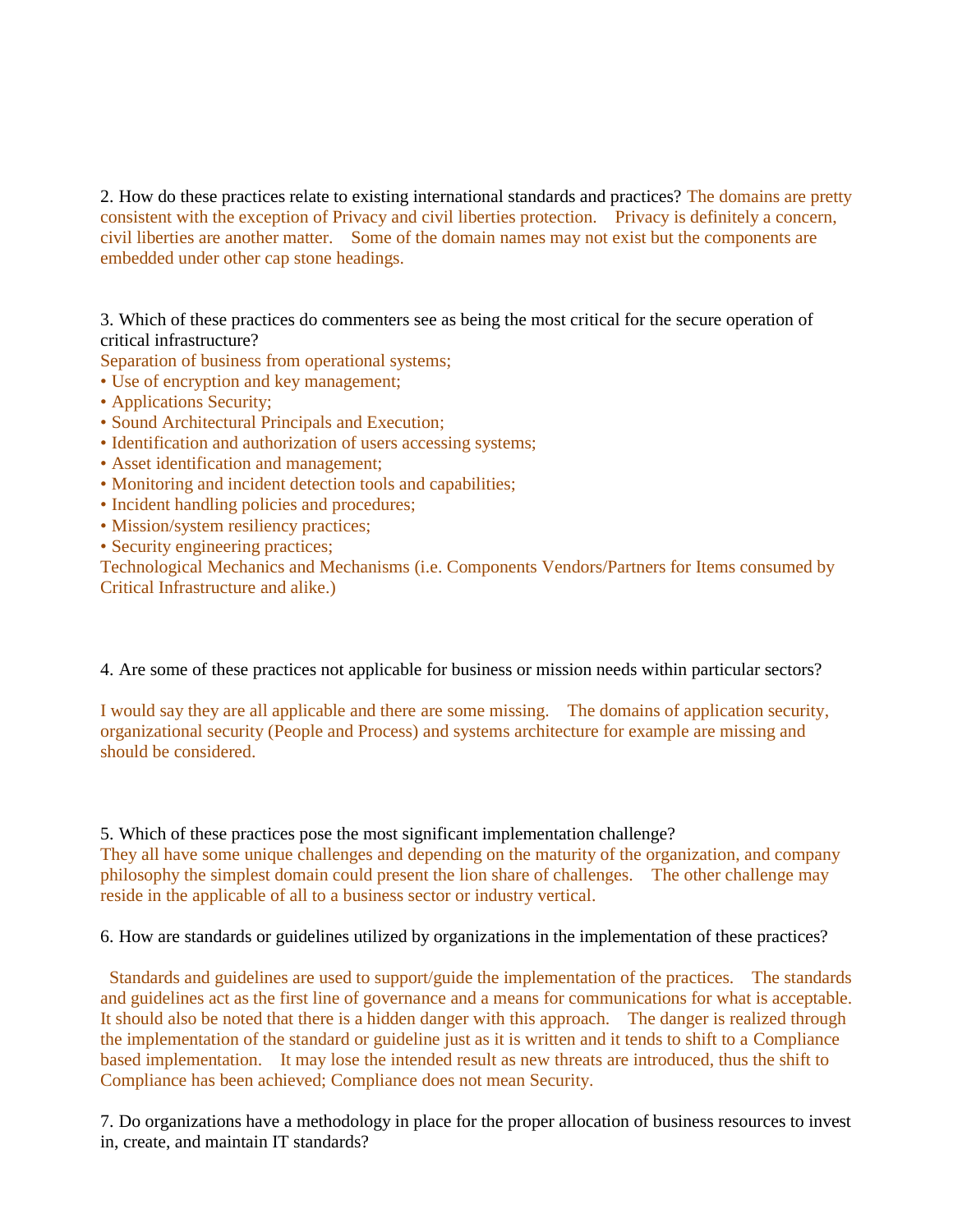Organizations generally have methodology and means for allocation of business resources. Whether they are proper or not can be argued. Most organizations process require you justify/sell/socialize why this funding in a lot of cases should be re-directed to fund this initiative. If a compelling case is sold and approved the resources are generally put behind to ensure creating and maintenance of these standards as they are seen as strategic moving forward and not tactical. Audits will programmatically occur to help provide additional assurance of resource allocations and effectiveness. We also view insurability will have somewhat of the same influences as Companies will be urged/required to purchase policies, in order to realized a favorable premium you will have to subscribe to standards and prove they are in place.

8. Do organizations have a formal escalation process to address cybersecurity risks that suddenly increase in severity?

Organizations tend to have escalation processes that occur organically and the formally process will need to be revised to align with the organic process and augment to ensure steps are handled appropriately. These risks more often than not will involve more than just the technical practitioners. We need our solution set to demonstrate machine automation, intelligence, and scale dynamically, executing an advanced set of algorithms and logic.

9. What risks to privacy and civil liberties do commenters perceive in the application of these practices? Privacy risks are summarized by the following: Information regarding the incident being disclosed inappropriately and the said incident being used negatively against the organization leading to further litigation and costly reporting.

The consistency of the application of these standards is subjective and how do you defend against it should something unfortunate occur. Will adopting these standards, and to what level of consistency, will be fiscally advantageous to us should be have a situation. How does it affect the companies' insurable status and stature? This position is closely aligned with question 7 above.

10. What are the international implications of this framework on your global business or in policymaking in other countries?

This framework will need to accepted by various international groups and ensure it aligns with their existing practices/laws/statutes. The framework will also have to be coordinated with other federal and multi-national alliances/taskforces/and committees for cyber security.

11. How should any risks to privacy and civil liberties be managed? I don't believe there is a one size fit all approach to this one. This one unfortunate has significant legal under tones and will require case by case management and interpretations of how the risk aligns with country / state expectation and if force majeure or whether negligence or gross negligence clauses were active. It may also require alignment of privy and civil liberties reporting.

12. In addition to the practices noted above, are there other core practices that should be considered for inclusion in the framework?